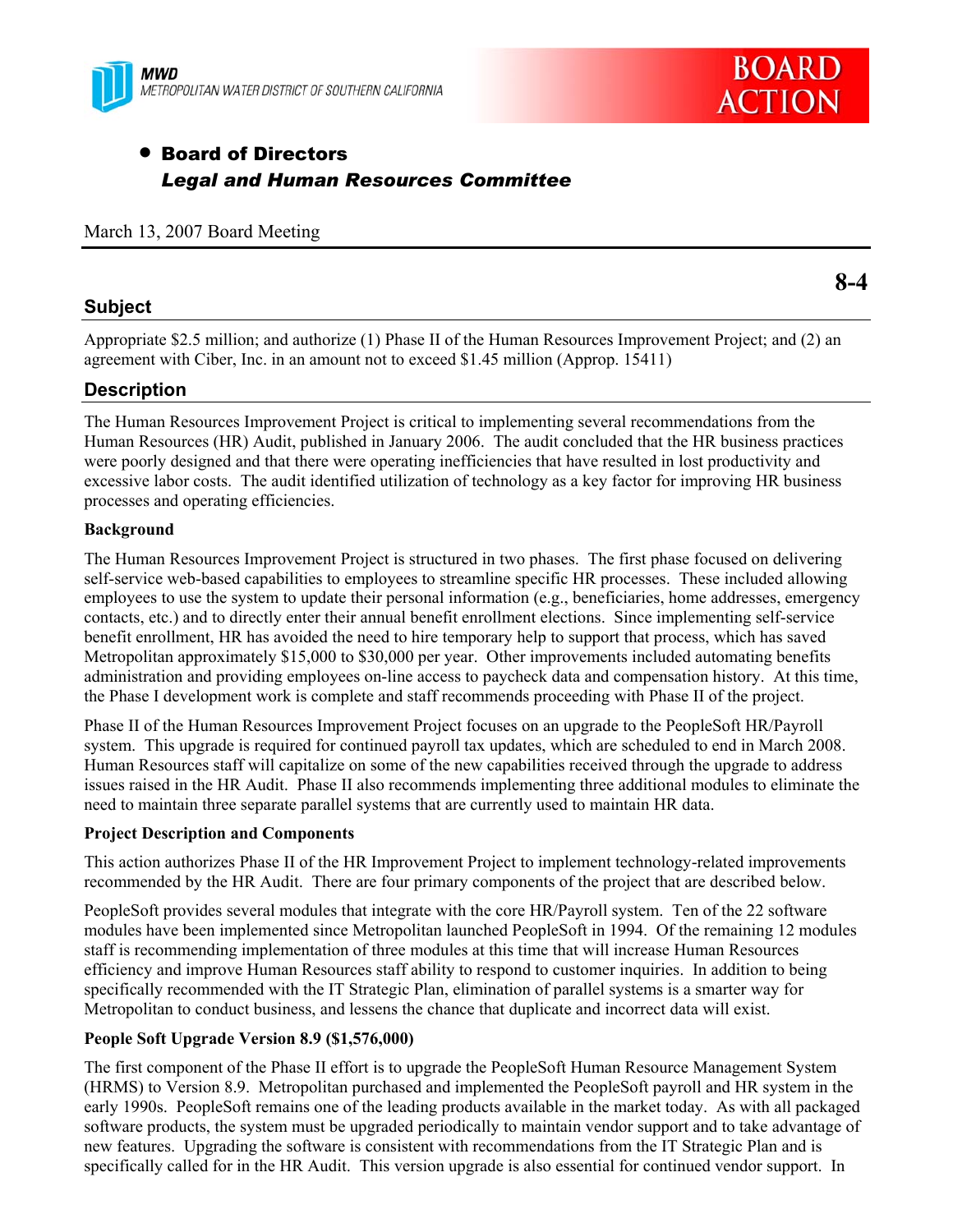October 2006, Oracle published a support schedule indicating that tax updates required for payroll processing will no longer be available from Oracle as of March 2008 (and a reduced level of technical support beginning in March 2007). Delaying this upgrade would increase Metropolitan's risk by operating a critical computer system without necessary payroll support from Oracle/PeopleSoft.

Staff analyzed the upgrade path options and strategically recommends skipping Version 8.8 and upgrading directly from Version 8.3 to Version 8.9 due to greater functionality available to meet Human Resources business needs. Version 8.9 is a later release and therefore will be supported longer, estimated until at least 2013. It also has been implemented by a number of other PeopleSoft clients and proven to be a stable product. This is a major upgrade in that the application is significantly changed and improved. It includes upgrading the underlying set of software tools used to develop the application screens and reports. In addition, there are a number of functional enhancements included in Version 8.9 that lay the technology foundation for implementing additional HR process improvements recommended in the HR Audit.

#### **Learning Management Module Software Purchase and Implementation (\$519,000)**

The second component of the project is purchasing and implementing PeopleSoft's Learning Management module. The current training tracking system is a proprietary stand-alone system with potential support and cost issues. Support and improvements are completely dependent on a third party vendor because Metropolitan does not have access to the underlying programming code for the system. Transitioning training tracking to the PeopleSoft module takes advantage of our internal staff knowledge of PeopleSoft as well as integrating training into the employee system of record. Because it is a new module, some consultant expertise will be required initially to work with Metropolitan staff.

The new module provides more self-service capability to employees and managers. With this capability, time spent monitoring training compliance and completion will be reduced for managers and Human Resources staff. For instance, e-mail notifications can be sent to managers and employees if required certifications are about to expire. Currently, Human Resources staff must notify employees and managers of certification status and the requirements needed to maintain the certification.

On average, employees receive 40 hours of training each year, which includes all mandatory training and employee development training. With the anticipated retirements in the next five years, and to ensure appropriate succession planning, the amount of training that Metropolitan will need to provide will increase. Providing the necessary training will be a key factor in maintaining required skill levels and retaining the employees that Metropolitan needs. The capabilities provided with the new module will provide options for on-line training and ensure that necessary skills are taught to existing and new staff.

#### **Employee Relations Module Implementation (\$184,000)**

The second module that staff recommends implementing is the Employee Relations module. Metropolitan already owns this module and recommends implementing at this time due to enhanced features provided within the upgrade to Version 8.9. This module provides assistance in monitoring grievance deadlines by generating due dates and reminders automatically in the system, which is currently done manually by Employee Relations staff. On average we have 92 grievances filed in a year. At each step of the grievance process there is a deadline that must be met. Failure to meet these deadlines could result in unfair labor charges or reduced chance of favorable appeal outcomes. This system will reduce the potential for human error and help ensure that a deadline is not overlooked. This module will also provide the ability to run reports to determine trends in grievances, or disciplinary actions, by location, supervisor or bargaining unit. Currently, this information is so cumbersome to retrieve from the shadow system that it is not provided.

## **Temporary Worker and Consultant Tracking Module Implementation (\$221,000)**

The final module that staff recommends implementing is the Temporary Worker and Consultant Tracking. This module is contained within the upgrade to Version 8.9 and implementation is recommended at this time to capitalize on the new capabilities provided. This module enhances monitoring and tracking of non-regular workers to improve compliance with settlement conditions of the *Cargill* litigation. This will reduce the manual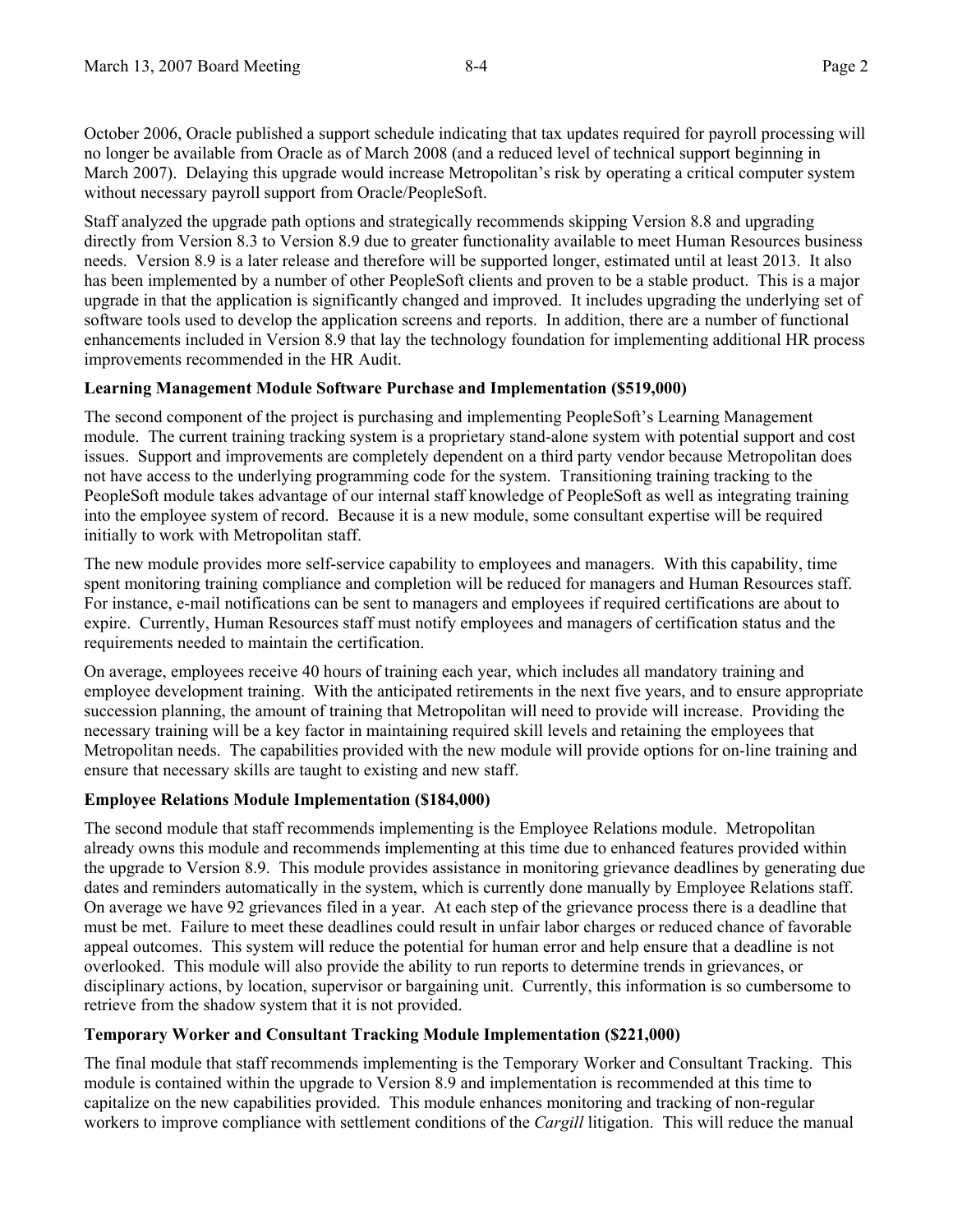coordination between systems that Human Resources staff is currently performing and provide better reporting on the levels of temporary staff used at Metropolitan.

#### **Consultant Selection**

As this is a major upgrade, staff recommends using consultant expertise to assist internal staff. It is recommended that specialized consulting services for implementing Phase II of the HR Improvement Project be provided by Ciber, Inc. Ciber, Inc. was selected through a competitive process. In response to Request for Proposals (RFP) No. 808, five firms submitted proposals and all five firms were short-listed. Ciber, Inc. brings specific expertise with the PeopleSoft Version 8.9 software and has a proven track record of implementation experience. Staff recommends that an agreement be authorized with Ciber, Inc. in an amount not to exceed \$1.45 million. The consultant will focus on the tasks requiring specific product knowledge and prior implementation experience. These tasks include establishing the technical environment, leading the effort to upgrade the PeopleSoft software to Version 8.9, installing and configuring the Learning Management module to meet Metropolitan's business requirements, providing assistance with implementation of additional Employee Relations capabilities, and providing subject matter and technical expertise. During the project, Metropolitan staff will perform project management, provide input on Metropolitan's business rules, provide database and programming support during the upgrade, perform final acceptance testing of all delivered modules and help train users prior to the rollout of the upgraded system to the rest of Metropolitan employees. Both Ciber, Inc. and Metropolitan will be responsible for ensuring adequate knowledge transfer prior to the end of the engagement. Software testing tools will be used to ensure that the upgraded system functions properly before it is implemented.

### **Summary**

This action appropriates \$2.5 million in budgeted funds, authorizes Phase II of the HR Improvement Project, and authorizes an agreement with Ciber, Inc. in an amount not to exceed \$1.45 million. This project was evaluated and recommended by Metropolitan's Capital Investment Plan Evaluation Team and funds have been included in the fiscal year 2006/07 budget. See **Attachment 1** for Financial Statement.

## **Policy**

Metropolitan Water District Administrative Code Section 5108: Capital Project Appropriation Metropolitan Water District Administrative Code Section 8121(a): Contracts Over \$250,000

## **California Environmental Quality Act (CEQA)**

CEQA determination for Options #1 and #2:

The proposed actions are not defined as a project under CEQA (Section 15378(b) of the State CEQA Guidelines). In addition, where it can be seen with certainty that there is no possibility that the proposed actions in question may have a significant effect on the environment, the proposed actions are not subject to CEQA (Section 15061(b)(3) of the State CEQA Guidelines).

The CEQA determination is: Determine that the proposed actions are not subject to CEQA pursuant to Sections 15378(b) and 15061(b)(3) of the State CEQA Guidelines.

## **Board Options**

## **Option #1**

Adopt the CEQA determination and

- a. Appropriate \$2.5 million in budgeted funds;
- b. Authorize upgrade of PeopleSoft HR/payroll and PeopleSoft development software to Version 8.9;
- c. Authorize implementation of modules related to training, employee relations and temporary worker tracking and purchase of the Oracle/PeopleSoft Learning (training) Module software; and
- d. Authorize an agreement with Ciber, Inc. to implement items b. and c. above, in an amount not to exceed \$1.45 million.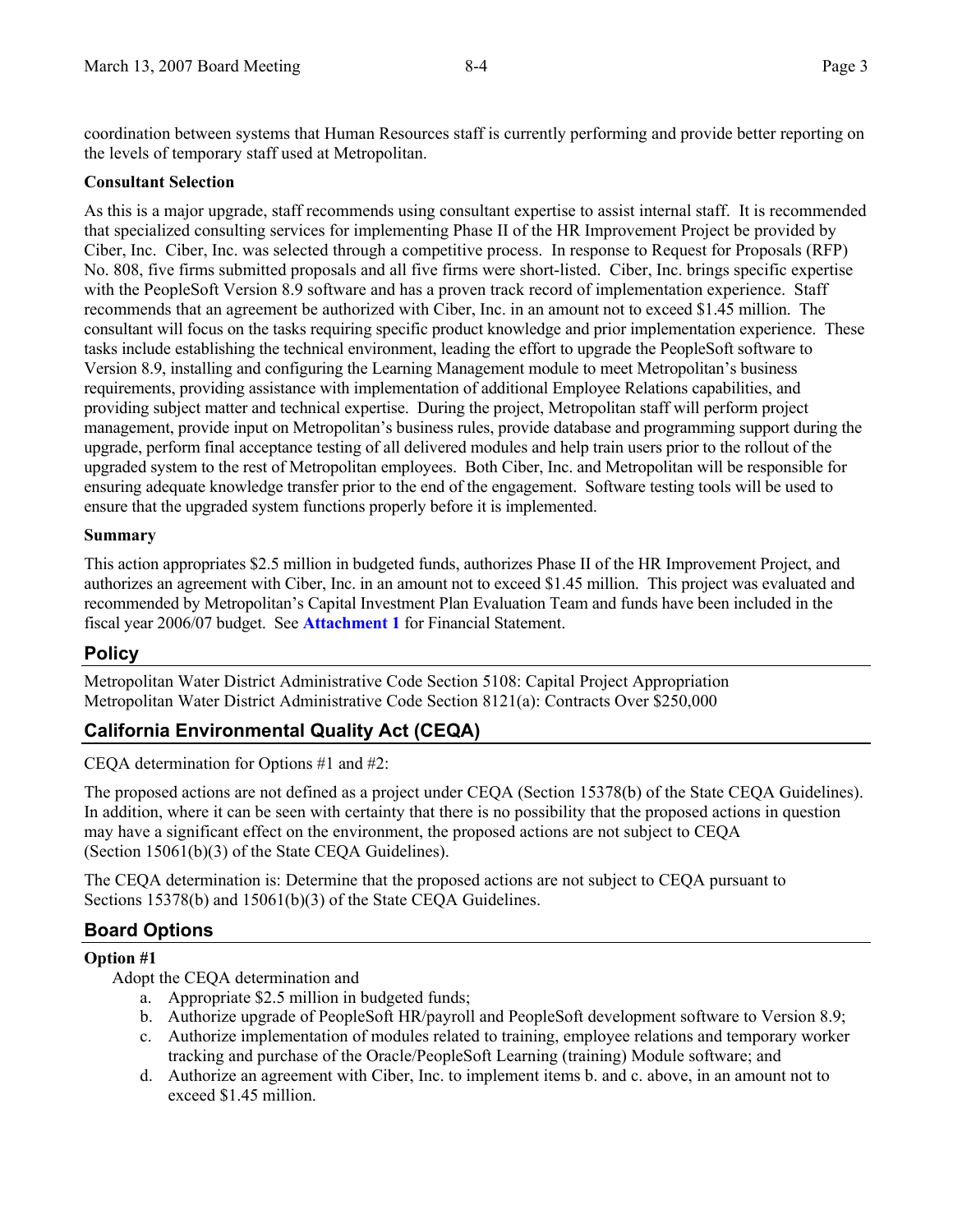**Fiscal Impact:** \$2.5 million in budgeted funds (Approp. 15411)

**Business Analysis:** This option would enable Metropolitan to continue to receive tax updates and other vendor support after March 2008 by upgrading to PeopleSoft Version 8.9 and would address the technical issues identified in the HR audit by implementing three new software modules.

#### **Option #2**

Adopt the CEQA determination and

- a. Appropriate \$1.58 million in budgeted funds;
- b. Authorize upgrade of PeopleSoft HR/payroll and PeopleSoft development software to Version 8.9; but do not purchase or implement any of the additional modules; and
- c. Authorize an agreement with Ciber, Inc. in an amount not to exceed \$950,000.

**Fiscal Impact:** \$1.58 million in budgeted funds (Approp. 15411)

**Business Analysis**: This option would enable Metropolitan to continue to receive tax updates and other vendor support after March 2008. It is important that the work proceed now as this is a major upgrade to the software and will take approximately eight months to complete once the consulting agreement is executed. This option would not address technical issues identified in the HR Audit. Metropolitan would not achieve the benefits of adding an integrated Learning Management module or eliminating redundant parallel systems. Additionally, Metropolitan would continue to rely on third-party support for the current training system.

## **Staff Recommendation**

Option #1

2/27/2007 *Roy L. Wolfe Date* 

*Manager, Corporate Resources* 

*Jeffrey Kightlinger General Manager* 

2/27/2007 *Date* 

**Attachment 1 – Financial Statement** 

BLA #4078